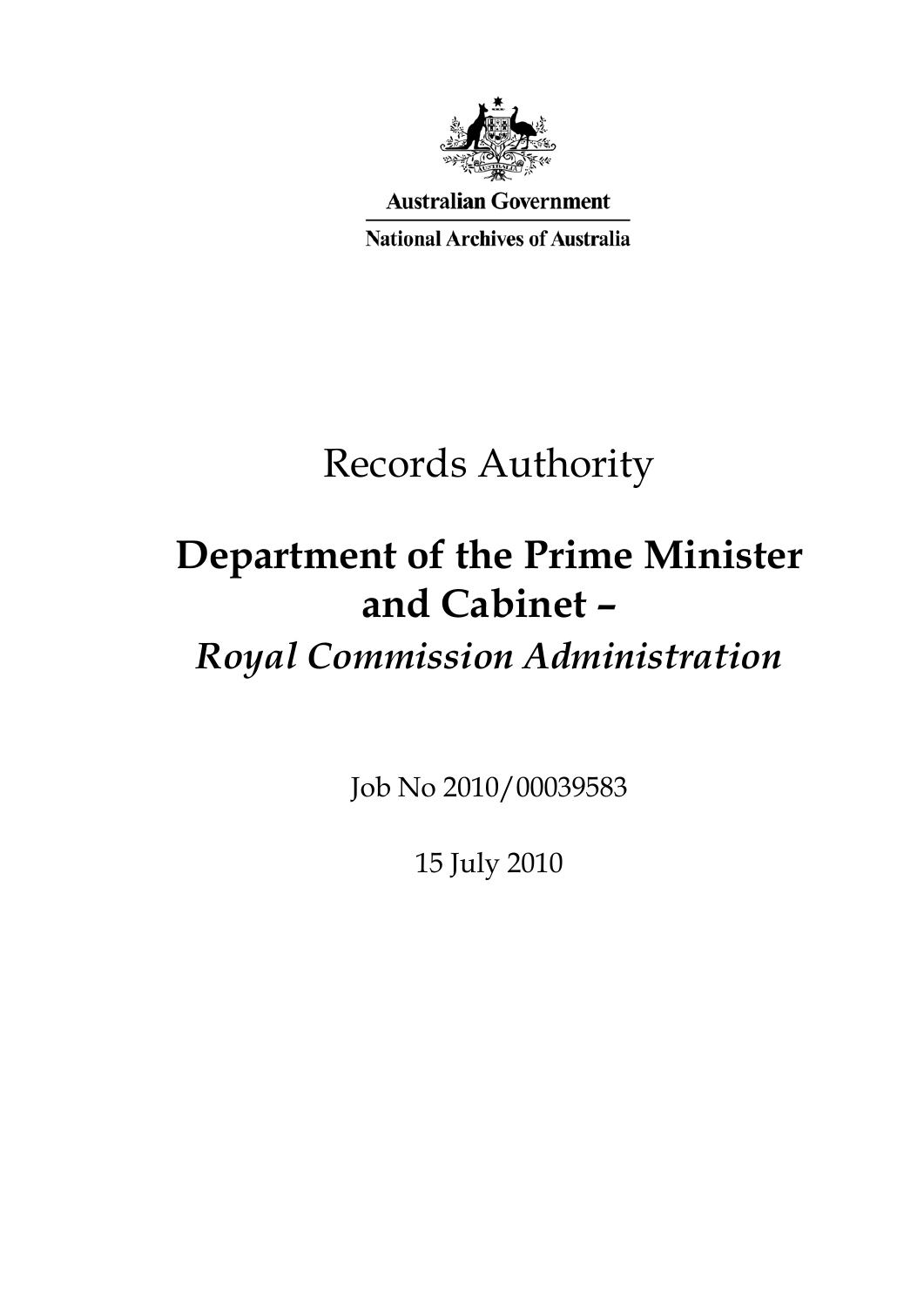**CONTENTS** 

| <b>INTRODUCTION</b>                    | 3  |
|----------------------------------------|----|
| <b>APPLICATION OF THIS AUTHORITY</b>   | 3  |
| <b>CONTACT INFORMATION</b>             | 5  |
| <b>AUTHORISATION</b>                   | 6  |
| <b>CORE BUSINESS</b>                   | 7  |
| <b>ROYAL COMMISSION ADMINISTRATION</b> | π, |

© Commonwealth of Australia 2010

This work is copyright. Apart from any use as permitted under the *Copyright Act 1968,* no part may be reproduced by any process without prior written permission from the National Archives of Australia. Requests and inquiries concerning reproduction and rights should be directed to the Publications Manager, National Archives of Australia, PO Box 7425, Canberra Mail Centre ACT 2610, Australia.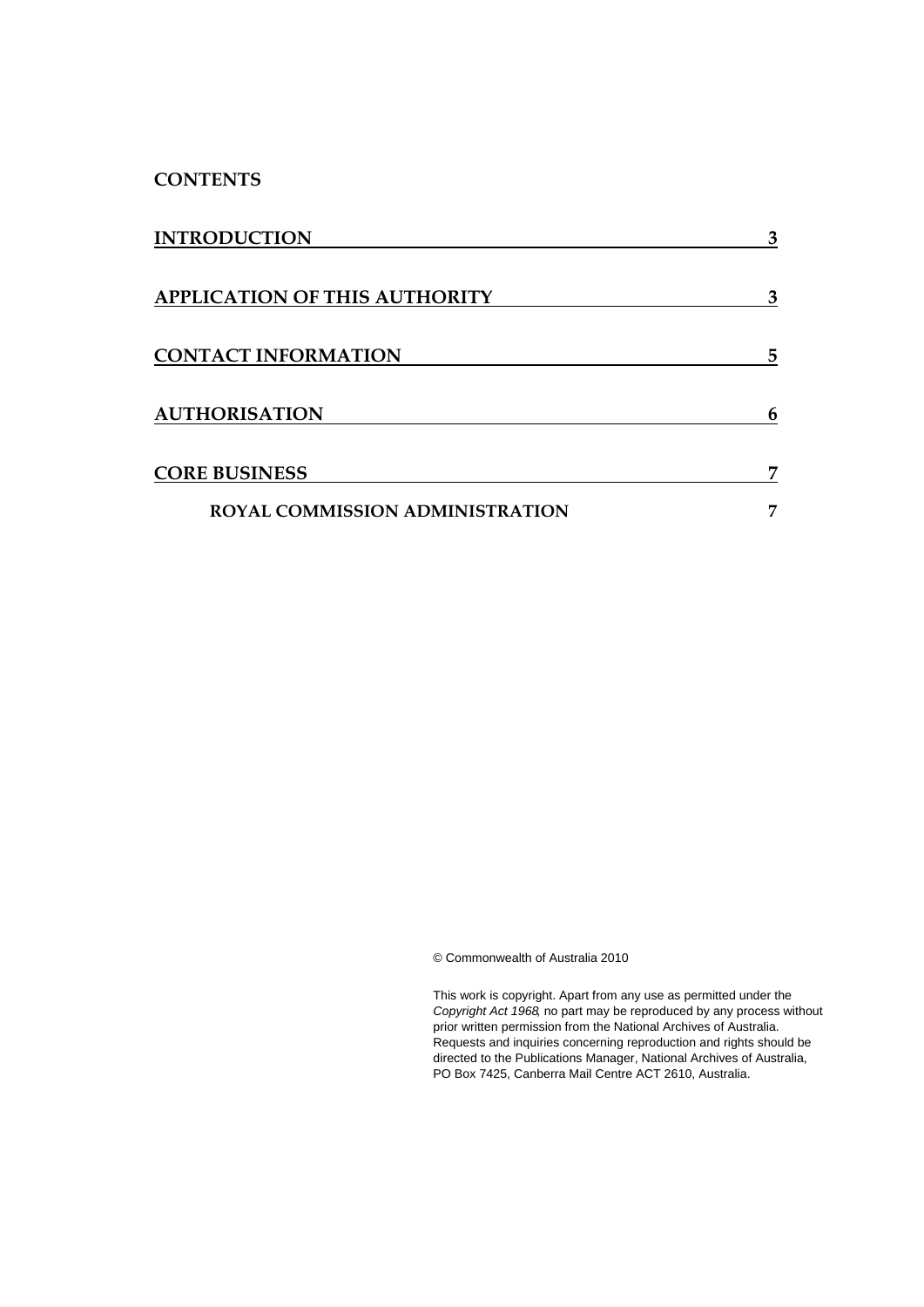### <span id="page-2-0"></span>**INTRODUCTION**

The Department of the Prime Minister and Cabinet and the National Archives of Australia have developed this Records Authority to set out the requirements for keeping or destroying records for the core business area of Royal Commission Administration. It represents a significant commitment on behalf of Department of the Prime Minister and Cabinet to understand, create and manage the records of Royal Commissions.

This Authority is based on the identification and analysis of the business of Royal Commissions and the responsible agency, the Department of the Prime Minister and Cabinet. It takes into account the agency's legal and organisational records management requirements, and the interests of stakeholders, the agency and the National Archives of Australia.

This Authority gives the Department of the Prime Minister and Cabinet permission under the *Archives Act 1983*, for the destruction, retention or transfer to the National Archives of Australia of the records described. The Authority sets out those records that need to be retained as national archives and the minimum length of time that temporary records need to be kept. Retention periods for these temporary records are based on: an assessment of business needs; broader organisational accountability requirements; and community expectations, and are approved by the National Archives of Australia on the basis of information provided by the agency.

The Department of the Prime Minister and Cabinet may use the following tools to dispose of their records:

- this Records Authority covering its agency specific records;
- general records authorities, such as the Administrative Functions Disposal Authority (AFDA), covering business processes and records common to Australian Government agencies; and
- • normal administrative practice (NAP) which allows for the destruction of records where the records are duplicated, unimportant or for short-term use only.

As changes in circumstances may affect future records management requirements, the periodic review of this Authority is recommended. All amendments must be approved by the National Archives.

Advice on using this Authority and other records management matters is available from the National Archives' website at www.naa.gov.au or by contacting the Agency Service Centre at recordkeeping@naa.gov.au or (02) 6212 3610.

### **APPLICATION OF THIS AUTHORITY**

1. Classes in this Records Authority that permit destruction or other disposal must not be applied to the records of a Royal Commission conducted jointly by the Commonwealth and a State unless:

(a) there is an agreement between the Commonwealth and the State for the purposes of subsection 22(6) of the *Archives Act 1983*; and

(b) the agreement provides for the Commonwealth to undertake the specified destruction or other disposal actions, or gives the Commonwealth the freedom to dispose of the records as it sees fit.

 class 21548). Please ensure that the internal procedures developed by the Department of the Prime 2. There are special provisions in place for the return of original evidence and exhibits to owners (see Minister and Cabinet which relate to 'reasonable efforts' for the return of such evidence and exhibits are followed in all cases.

3. This Authority should be used in conjunction with the Administrative Functions Disposal Authority (AFDA) and/or AFDA Express issued by the National Archives to cover administrative records common to Australian Government agencies.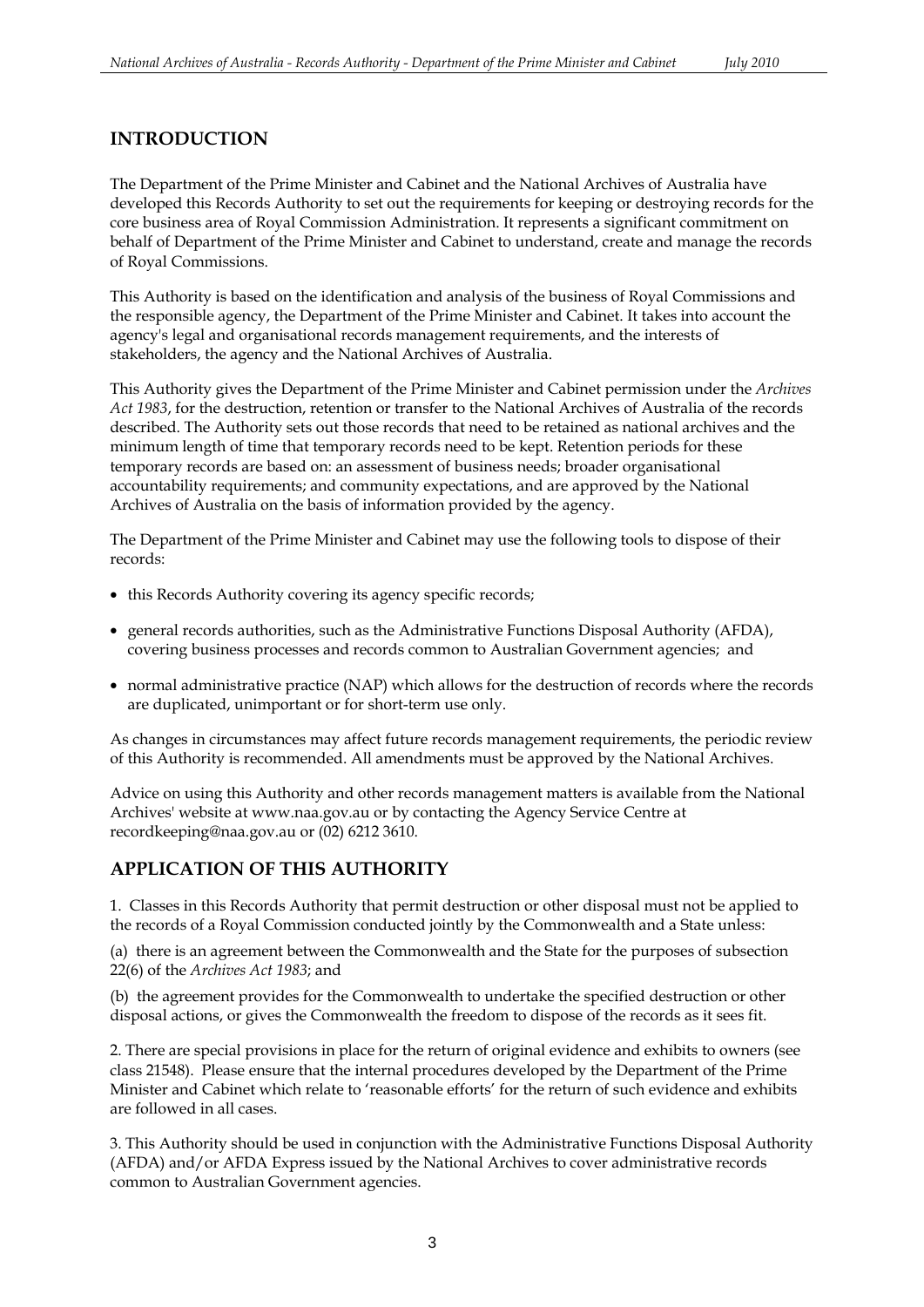4. This Authority should be used in conjunction with general disposal authorities issued by the National Archives that cover other types of records that may be created by the Department of the Prime Minister and Cabinet, such as encrypted records and source records that have been copied.

5. This Authority is to be used to sentence records. Sentencing involves the examination of records in order to identify the individual disposal class to which they belong. This process enables sentencers to determine how long records need to be kept. Advice on sentencing is available from the National Archives.

6. Where the method of recording information changes (for example from a manual system to an electronic system, or when information is migrated from one system to a new system) this Authority can still be used to sentence the records created, providing the records document the same core business. The information must be accessible for the period of time prescribed in this Authority. The Department of the Prime Minister and Cabinet will need to ensure that any software, hardware or documentation required to enable continuing access to the information is available for the periods prescribed.

7. In general, retention requirements indicate a minimum period for retention. The Department of the Prime Minister and Cabinet may extend minimum retention periods if it considers that there is an administrative need to do so, without further reference to the National Archives. Where the Department of the Prime Minister and Cabinet believes that its accountability will be substantially compromised because a retention period or periods are not adequate, it should contact the National Archives for review of the retention period.

 destroyed. Advice and guidance on destroying records as a normal administrative practice and on how to develop an agency NAP policy is available from the National Archives' website at 8. The Normal Administrative Practice (NAP) provision of the Archives Act gives agencies permission to destroy certain records without formal authorisation. This usually occurs where records are duplicated, facilitative or for short-term use only. NAP does not replace arrangements agreed to in this Authority but can be used as a tool to assist in identifying records for destruction together with an agency's Record Authority or Authorities, and with AFDA and AFDA Express. The National Archives recommends that agencies develop and implement a Normal Administrative Practice policy to assist in planning and implementing activities to determine whether records should be kept or www.naa.gov.au

 place no records relating to the topic or event may be destroyed. Further information about disposal 9. From time to time the National Archives will place a freeze on some groups of records relating to a particular topic or event which has gained prominence or provokes controversy. While the freeze is in freezes and whether they affect the application of this Authority is available from the National Archives website at www.naa.gov.au

10. Records in the care of agencies should be appropriately stored, managed and preserved. Agencies need to meet this obligation to ensure that the records remain authentic and accessible over time. Under Section 31 of the *Archives Act 1983*, access arrangements are required for records that become available to the public currently after thirty years, including those records that remain in agency custody after this time.

 11. Please note that the National Archives is not entitled to the care of any records kept by a Royal Commission except in accordance with a direction from the responsible Minister under section 22 of the *Archives Act 1983* or a regulation under section 9 of the *Royal Commissions Act 1902.* 

12. Appropriate arrangements should be made with the National Archives when records are to be transferred into custody. The National Archives accepts for transfer only those records designated as national archives.

13. Advice on how to use this Authority is available from the Department of the Prime Minister and Cabinet records manager. If there are problems with the application of the Authority that cannot be resolved, please contact the National Archives.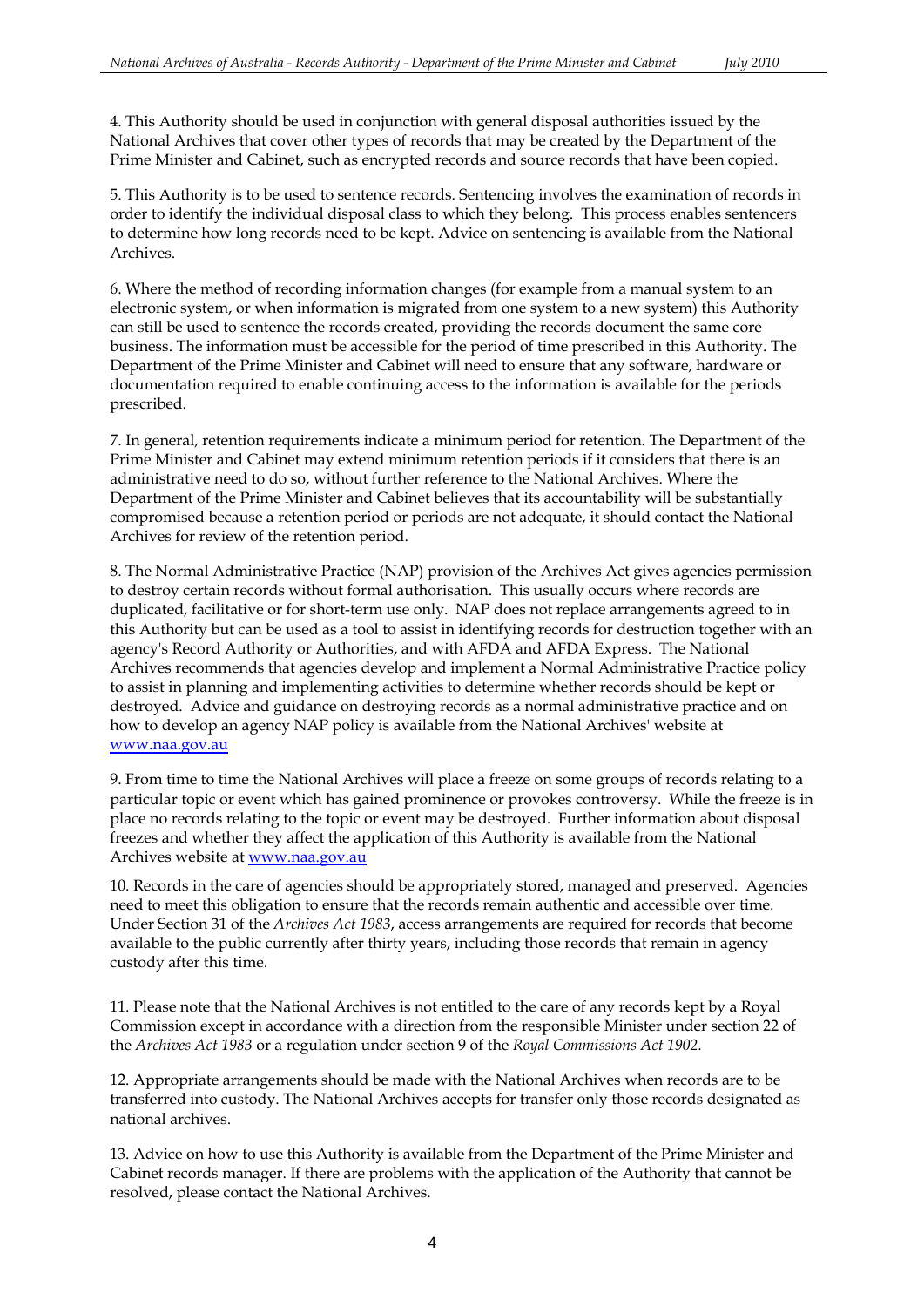### **CONTACT INFORMATION**

For assistance with this authority or for advice on other recordkeeping matters, please contact National Archives' Agency Service Centre.

Queen Victoria Terrace Parkes ACT 2600 PO Box 7425 Canberra Mail Centre ACT 2610

 Fax: (02) 6212 3989 Tel: (02) 6212 3610 Email: recordkeeping@naa.gov.au Website: www.naa.gov.au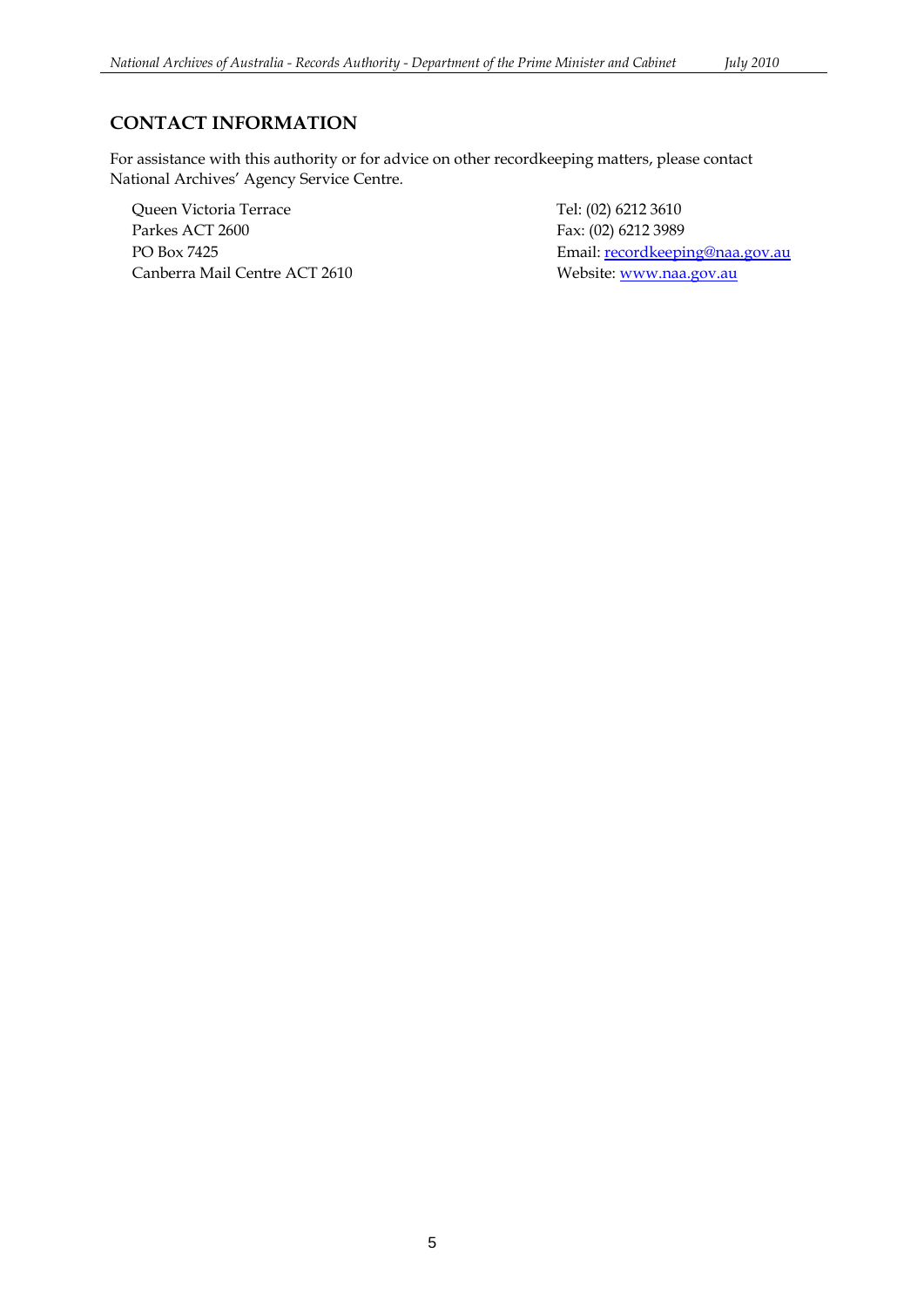## **AUTHORISATION**

RECORDS AUTHORITY

**Person to whom notice of The Secretary** 

If the Prime Minister and Cabinet<br> **Authorisation is given:** National Circuit National Circuit BARTON ACT 2600



This authorisation gives permission for the destruction, retention or transfer to the National Archives of Australia of the records described. The authority will apply only if these actions take place with the consent of the agency responsible for the core business documented in the records.

Authorising Officer

ver ling.

Ross Gibbs Director-General National Archives of Australia

Date of issue:

 $15744200.$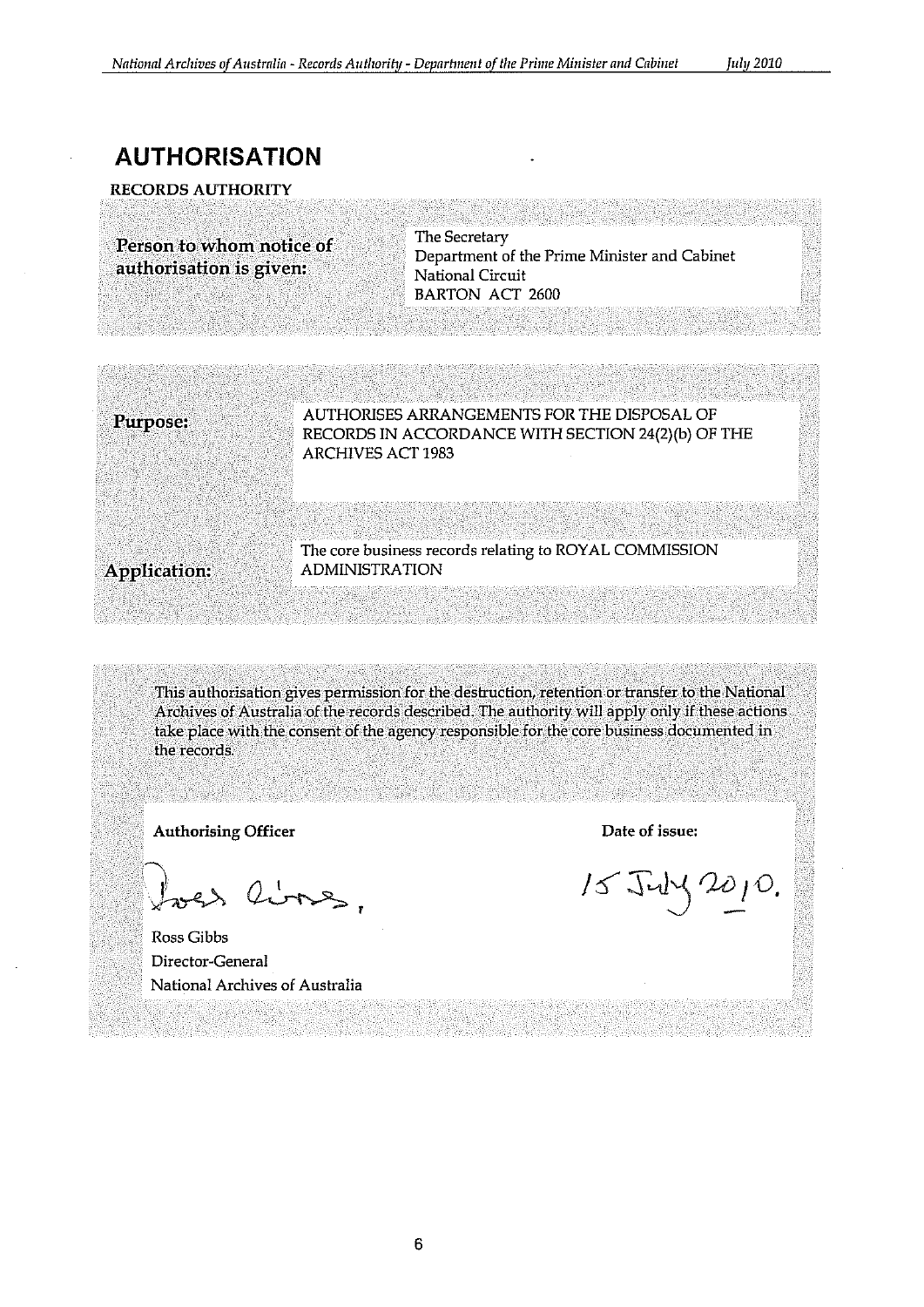<span id="page-6-0"></span>The core business of administering (the execution of) Royal Commissions established by Letters Patent signed by the Governor-General. Includes carrying out investigations and research, receiving submissions and holding hearings. Also includes activities associated with the presentation of a final report to the Governor-General and Parliament.

*For matters relating to the budgeting of Royal Commissions, use AFDA FINANCIAL MANAGEMENT.* 

*For matters relating to Tendering, use AFDA PROCUREMENT.* 

*For Information Management procedures, use Plans, Policies and Procedures; for all other matters relating to Information Management, use AFDA INFORMATION MANAGEMENT.* 

*For records that are not needed to document business activities, such as copies, unimportant drafts or rough working papers, refer to the Agency's Normal Administrative Practice (NAP) policy or the National Archives of Australia guidelines on destroying records as a normal administrative practice http://www.naa.gov.au/records-management/keep-destroy-transfer/NAP/index.aspx* 

### **Addresses (Presentations)**

The activity of giving addresses for training, professional, community relations or sales purposes. Includes speeches and multi-media presentations.

*For opening addresses made at hearings, use ROYAL COMMISSION ADMINISTRATION - Hearings.* 

| <b>Class No</b>                                | <b>Description of records</b>                                                                                                                                                                                                                                                                                                  | <b>Disposal action</b>               |
|------------------------------------------------|--------------------------------------------------------------------------------------------------------------------------------------------------------------------------------------------------------------------------------------------------------------------------------------------------------------------------------|--------------------------------------|
| 21530<br><b>The Committee of the Committee</b> | Records documenting final versions of addresses delivered by Royal<br>Commissioners, senior Counsels Assisting and Ministers supporting the<br>core business of Royal Commission Administration. Includes all multi-<br>media presentations and supporting educational aids.                                                   | Retain as national<br>archives       |
| 21531<br><b>THE REAL PROPERTY</b>              | Records documenting final versions of addresses and speeches<br>delivered by other Royal Commission staff. Includes all working papers<br>documenting the preparation and development of addresses and<br>speeches supporting the core business of Royal Commission<br>Administration. Includes research documents and drafts. | Destroy 2 years<br>after last action |

#### **Advice**

The activities associated with offering opinions by or to the organisation as to an action or judgement. Includes the process of advising.

#### **Class No Description of records Disposal action Activities Action Activities Action Activities Action Activities**

- 21536 Records documenting the provision and receipt of advice between Retain as national internal staff and external stakeholders related to the core business archives **INTITERTIES INTERFALL STATE IN A STATE IS A STATE IN A STATE IS SET OF THE ISLAM** STATE ISLAMING THE CORPORATION of Royal Commission Administration. Includes foreign Governments, State and Territory Governments, representatives of stakeholder interest groups, agencies, expert reference groups and expert consultants;
	- All working papers, research documents and drafts created in the development of advice for internal staff and external stakeholders related to the core business of Royal Commission Administration; and
- Records documenting the preparation and drafting of the final version of advice provided by the Royal Commission staff to the 21536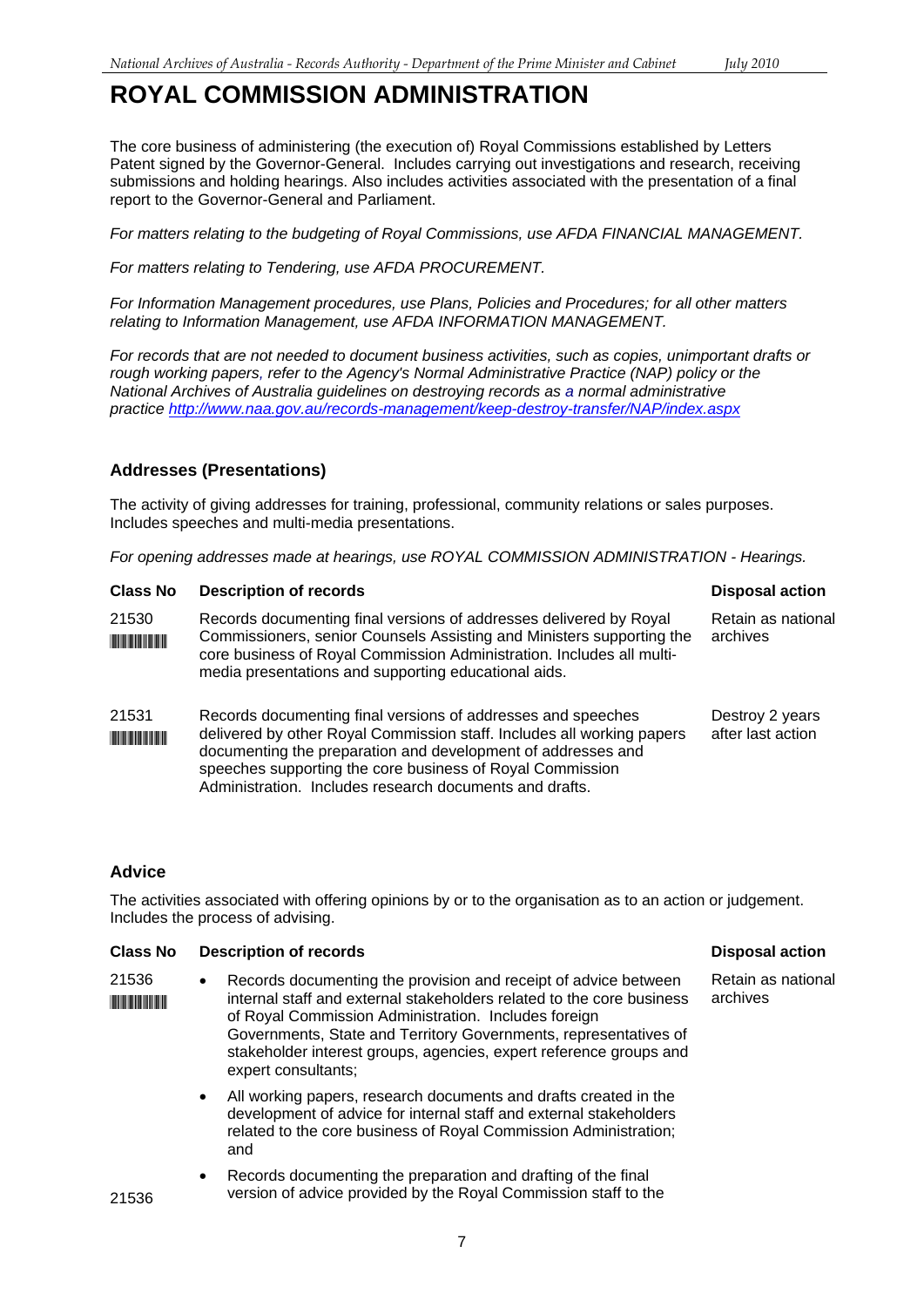### **Advice continued:**

### **Class No Description of records Disposal action Activities Action Activities Action Activities Action Activities**

- cont: Royal Commissioners and portfolio ministers and Government agencies. Includes advice provided in the form of briefing notes (includes background briefs and Question Time Briefs), minutes providing advice to the Minister, Ministerial statements, Government responses to Inquiry recommendations, policy papers (White and Green papers), minutes providing coordination comments and advice to agencies.
- 21537 General administrative records documenting the provision of advice. Destroy 5 years Intertal Includes list of briefing requirements and records documenting the after the completion tabling of reports and papers to Parliament. tabling of reports and papers to Parliament.

Retain as national archives

Commission

#### **Agreements**

The process associated with the establishment, maintenance, review and negotiation of agreements.

*For contracts and agreements resulting from tenders, use AFDA PROCUREMENT* 

| <b>Class No</b> | <b>Description of records</b>                                                                                                                                                                                                                                                                                                             | <b>Disposal action</b>                                                 |
|-----------------|-------------------------------------------------------------------------------------------------------------------------------------------------------------------------------------------------------------------------------------------------------------------------------------------------------------------------------------------|------------------------------------------------------------------------|
| 21538           | Final signed versions of agreements related to the core business of<br>Royal Commission Administration. Includes Memoranda of<br>Understanding between the Australian Government, foreign<br>Governments, State and Territory Governments and other external<br>stakeholders and community groups.                                        | Retain as national<br>archives                                         |
| 21539           | Records documenting the negotiations, establishment, maintenance<br>and review of agreements related to the core business of Royal<br>Commission Administration. Includes draft agreements and<br>communications between agencies creating the agreements. Includes<br>agreements with community groups and other external non-Government | Destroy 10 years<br>after the completion<br>of the Royal<br>Commission |

### **Authorisation**

The process of delegating power to authorise an action and the seeking and granting permission to undertake a requested action.

#### **Class No Description of records Class Action Action Action Action Action Action Action Action Action Action Action Action Action Action Action Action Action Action Action Action Action Action Action Action Action Action A**

stakeholders.

- 21540 Records documenting the source of authority for the Royal Retain as national Retain as national Commission such as Letters Patent, the conductor of the inquiry archives **FEE EXAMPLE 20 EXAMPLE 20 EXAMPLE 20 EXAMPLE 20 EXAMPLE 20 EXAMPLE 20 EXAMPLE 20 EXAMPLE 2016** Commission such as Letters Patent, the conductor of the inquiry, the nature of the inquiry, its scope, the reporting requirement and the timing;
	- Records documenting the delegation of power or authorisations to Commission staff, or a member of the Australian Federal Police, or of the Police Force of a State or Territory, who is assisting the relevant Commission.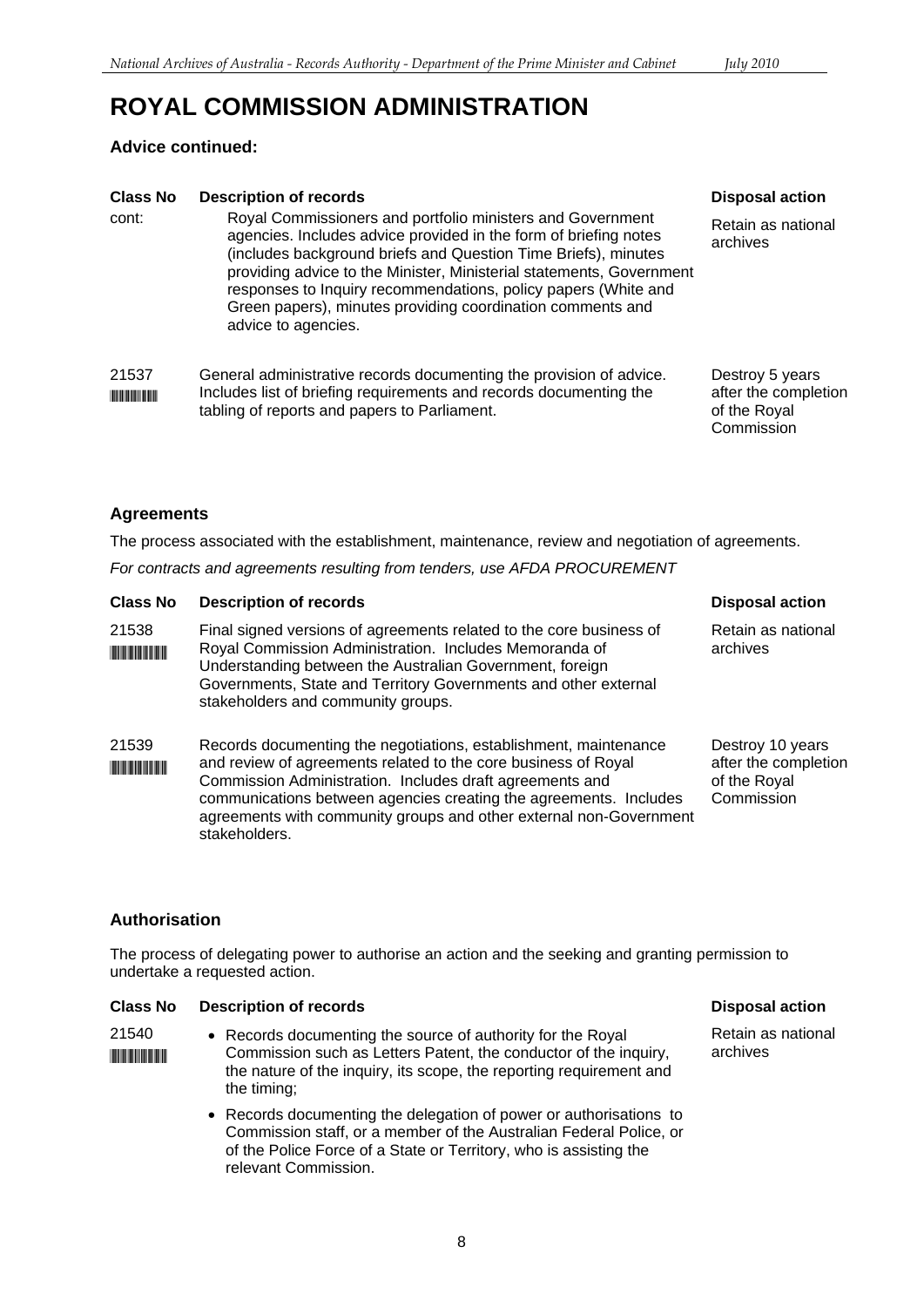### **Commission Liaison**

The activities associated with maintaining regular general contact with Federal, State, Territory, local and foreign Government agencies and other stakeholders. Includes sharing informal advice and discussion.

*For requests for information concerning investigations use ROYAL COMMISSION ADMINISTRATION - Referrals* 

#### **Class No Description of records Disposal action Action Action Action Action Action Action Action Action Action**

21542 Records documenting liaison activities undertaken with Government and Retain as national **FIFFERFER 19 EXECUTE:** Community stakeholders such as professional, business and community archives associations and stakeholder groups. Includes collaboration on projects and the exchange of information, details of consultants, feedback processes and contact lists.

### **Commissioner Arrangements**

The activities involved in arranging for a journey or trip. Includes preparing travel itineraries, authorisation, entitlements etc. Also includes arrangements made for the delivery of equipment or goods and the usage made of facilities, vehicles, equipment and space.

| <b>Class No</b> | <b>Description of records</b>                                                                                                         | <b>Disposal action</b>               |
|-----------------|---------------------------------------------------------------------------------------------------------------------------------------|--------------------------------------|
| 21543           | Records documenting:                                                                                                                  | Destroy 5 years                      |
|                 | • Preparation of travel itineraries, bookings and authorisations; and                                                                 | after the completion<br>of the Roval |
|                 | • Arrangements made for the delivery of equipment or goods and the<br>usage made of facilities, vehicles, equipment and office space. | Commission                           |

### **Contracting Out**

The activities involved in managing the performance of work or the provision of goods and services by an external contractor, vendor or consultant, or by using external bureau services. Includes outsourcing.

| Class No                          | Description of records                                                                                                 | <b>Disposal action</b>                                         |
|-----------------------------------|------------------------------------------------------------------------------------------------------------------------|----------------------------------------------------------------|
| 21544<br><b>THE REAL PROPERTY</b> | Records documenting contract management relating to the core<br>business of Royal Commission Administration. Includes: | Destroy 7 years<br>after completion or<br>other termination of |
|                                   |                                                                                                                        |                                                                |

- Minutes of meetings with main stakeholders; example the contract of meetings with main stakeholders; example the contract
- Performance and evaluation reports: and
- Final signing off of a project or provision of a service.

Destroy 7 years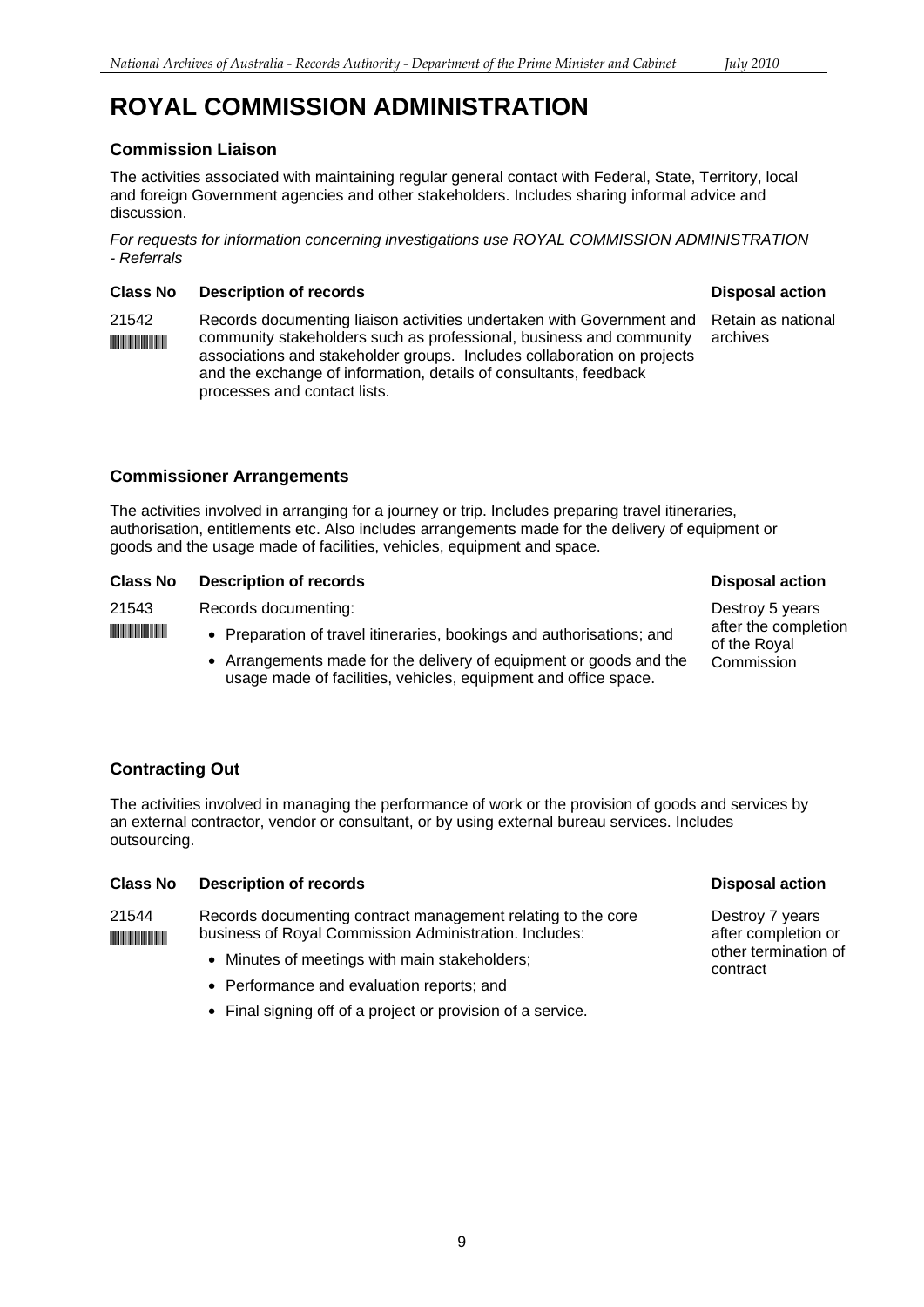#### **Enquiries**

The activities associated with handling requests for information about the organisation and its services by the general public, agency employees or another organisation.

#### **Class No Description of records**

- 
- 21545 Records documenting the receipt of and responses to general **EXECUTE:** Enquiries from stakeholders and the public relating to the core business of Royal Commission Administration. Also includes records documenting statistics and the types of enquiries received by the staff of the Royal Commission.
	- Working drafts and research documentation used to prepare responses to general enquiries; and
	- The management of specific customer services provided to the public such as managing an enquiry desk, a telephone information service or interpreter service. Includes planning, monitoring and evaluation of services such as carrying out customer surveys.

### **Evidence and Exhibit Management**

The activities associated with the management of evidence and exhibits. Includes the registration of documents and objects submitted voluntarily or received under notice, lodging evidence as exhibits for hearings and providing access to evidence and exhibits during the course of the Royal Commission. Also includes the physical documents and objects submitted voluntarily or received under notice as evidence including exhibits.

*For the selection of evidence or exhibits to be tendered, use ROYAL COMMISSION ADMINISTRATION – Investigations.* 

#### **Class No Description of records Class Action Action Action Action Action Action Action Action Action Action Action Action Action Action Action Action Action Action Action Action Action Action Action Action Action Action A**

21546 Records documenting the control of evidence and exhibits. Includes Retain as national **FIFFER 19 ISSN 40 THE READER FEE CONTROL FIFTING** THE records registering the receipt, control and archives exhibits. Includes the control of evidence and exhibits with security or legal caveats and those which are politically sensitive. Includes documenting the loan or transfer of evidence to:

- The Attorney General of the Commonwealth, of a State, of the Australian Capital Territory or of the Northern Territory; or
- The Director of Public Prosecutions: or
- A Special Prosecutor appointed under the Special Prosecutors Act 1982; or
- The Commissioner of the Australian Federal Police or of the Police Force of a State or of the Northern Territory; or
- The authority or person responsible for the administration or enforcement of a law; or
- Another Commission; or
- • Australian Crime Commission; or
- The Integrity Commissioner.

#### **Disposal action**

Destroy 5 years after the completion of the Royal Commission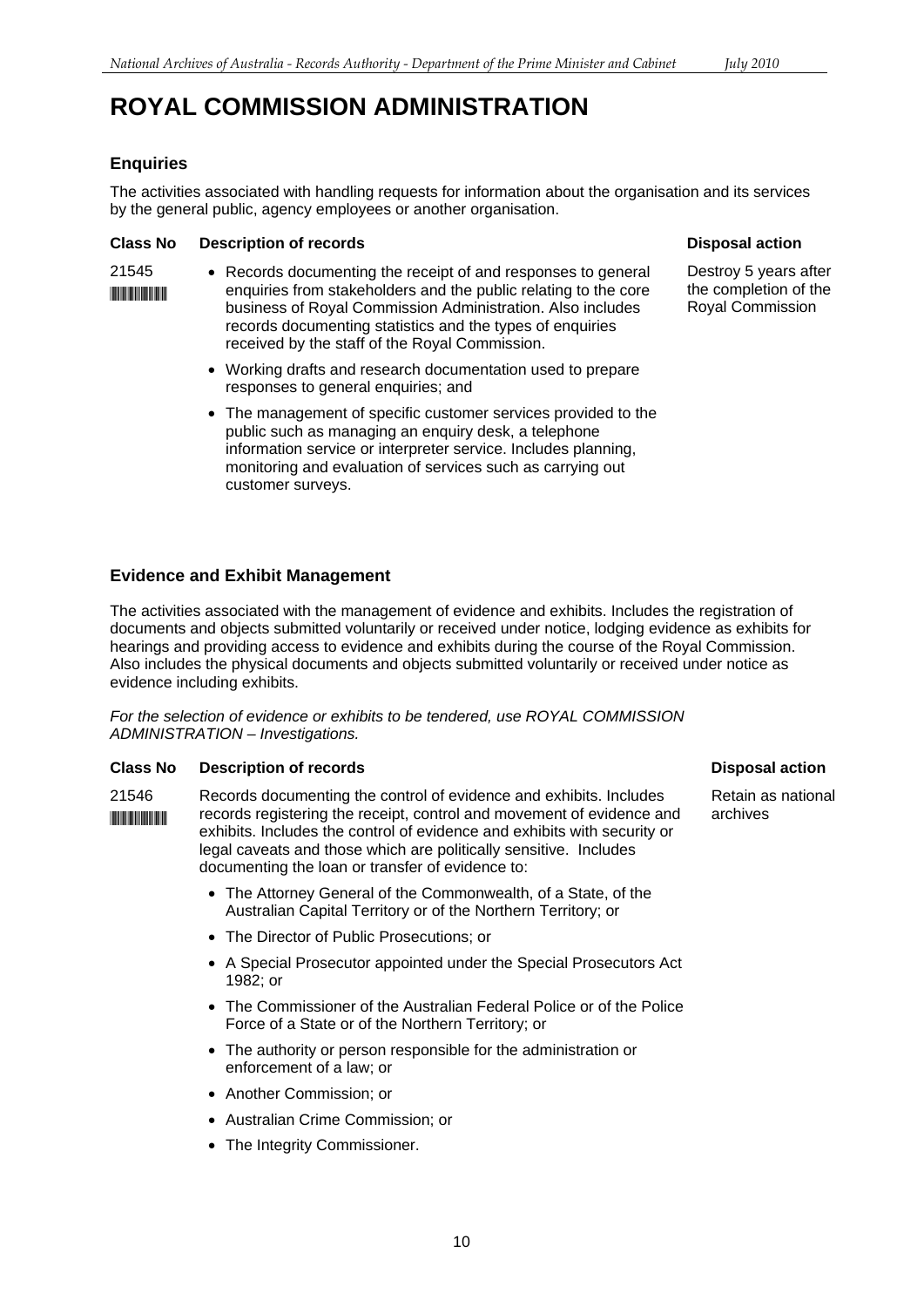#### **Evidence and exhibit management continued:**

| <b>Class No</b>               | <b>Description of records</b>                                                                                                                                                                                                                                                                                                                                                                                          | <b>Disposal action</b>                                                                                              |
|-------------------------------|------------------------------------------------------------------------------------------------------------------------------------------------------------------------------------------------------------------------------------------------------------------------------------------------------------------------------------------------------------------------------------------------------------------------|---------------------------------------------------------------------------------------------------------------------|
| 21547<br><b>The Community</b> | • Records documenting the return or attempts to return evidence or<br>exhibits to the original owners; and                                                                                                                                                                                                                                                                                                             | Destroy 10 years<br>after the complet                                                                               |
|                               | • Records documenting unsuccessful attempts to return evidence or<br>exhibits to the original owners.                                                                                                                                                                                                                                                                                                                  | of the Royal<br>Commission                                                                                          |
| 21548                         | Evidence or exhibits not required to be retained as national archives,<br>which are: not wanted by their owner; or unable to be returned to their<br>owner after reasonable efforts have been made for their return.<br>'Reasonable efforts' for the purposes of this class will be determined by<br>the Department responsible for the core business of Royal Commission<br>Administration and the National Archives. | Destroy after the<br>completion of the<br>Royal Commissio<br>or after authorise<br>use by other<br>persons or bodie |
|                               | [For exhibits to be retained as national archives use 21552, for evidence<br>to be retained as national archives use 21556.]                                                                                                                                                                                                                                                                                           | whichever is the<br>later                                                                                           |

#### **Hearing Arrangements**

The activities associated with making arrangements for the conduct of a Royal Commission hearing. Includes organising facilities, preparing itineraries and advertising hearings.

*For the selection of evidence or exhibits to be tendered, use ROYAL COMMISSION ADMINISTRATION – Investigations.* 

*For the leasing and fit out of facilities for hearings, use AFDA PROPERTY MANAGEMENT* 

*For the furnishing of facilities for hearings, use AFDA EQUIPMENT AND STORES* 

*For activities associated with technological equipment used for the hearings, use AFDA TECHNOLOGY & TELECOMMUNICATIONS* 

*For the payment of witness expenses associated with appearing at hearings, use AFDA FINANCIAL MANAGEMENT* 

#### **Class No Description of records Class Action Action Action Action Action Action Action Action Action Action Action**

- 21550 Records documenting allowances to cover witness expenses and Destroy 7 years arrangements undertaken to conduct hearings. Includes: after the completion \*\*\*\*\* after the completion \*\*\*<br>• Advertising date and venue; Commission \*\*\* \*\*\* Commission
	-
	- Preparation of facilities;
	- Preparations for the recording and management of oral evidence in hearings including in camera hearings;
	- Arrangement for attendance of court reporting staff; and
	- Preparation of lists of witnesses to appear.

#### **Disposal action**

Destroy 10 years ation

completion of the ion ied es whichever is the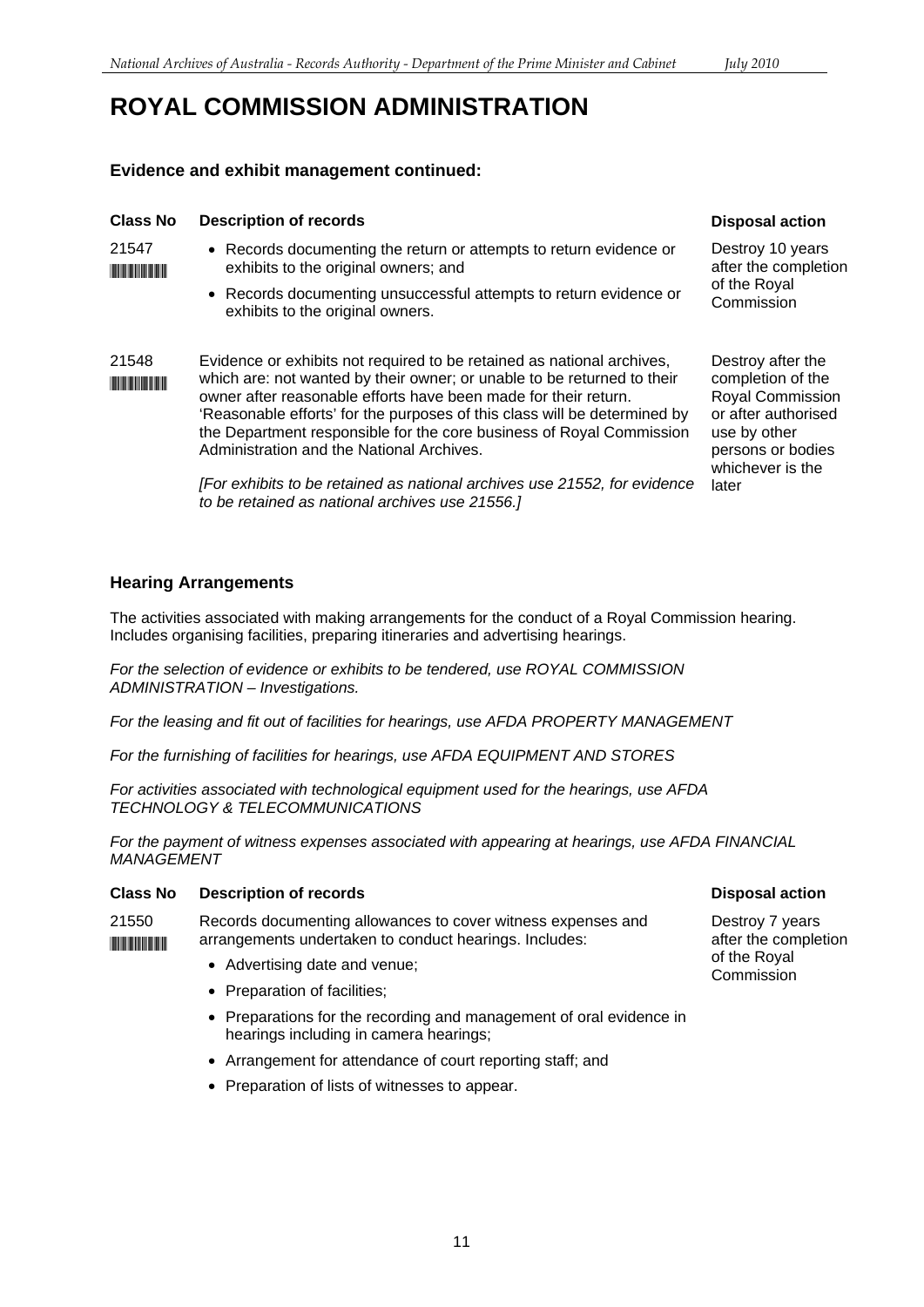### **Hearing Management**

The activities involved in conducting hearings to collect information relating to the Terms of Reference of a Royal Commission. Includes the summoning and examining of witnesses, presenting exhibits to the hearings, and the recording of transcripts. Also includes the authorisation of legal practitioners, the administration of oaths or affirmations and the processing of grievances relating to hearings.

*For security issues during hearings use ROYAL COMMISSION ADMINISTRATION – Security.* 

*For the management of exhibits and evidence before and after the hearings use ROYAL COMMISSION ADMINISTRATION – Evidence and Exhibits Management.* 

*For notices to produce, arrest warrants and summons use ROYAL COMMISSION ADMINISTRATION – Warrant Authorisation.* 

#### **Class No Description of records**

- **THE TERM** Commissions and records documenting their creation and retention. 21552 • Audio and audio-visual recordings of proceedings of Royal Includes cross-examination of witnesses by legal counsel. Includes both paper and electronic record formats;
	- Records documenting the creation and control of transcripts and recordings, such as spreadsheets and registers. Includes creation and control of recordings and transcripts with security or legal caveats and those which are politically sensitive;
	- Final or master copy of transcripts and copies with significant annotations; and
	- Exhibits presented at hearings and required to be kept by the Royal Commission.
- 21553 Records documenting legal practice during hearings. Includes the **EXECUTE:** authorisation of legal practitioners to appear before the Royal Commission, administration of oaths and affirmations and hearing grievances relating to the hearings. Also includes the drafting and distribution of practice notes and directions describing the conduct of the hearings from the Royal Commissioner; and
	- Administrative records relating to the routine conduct of hearings. Includes access to hearing rooms and distribution of lists of witnesses during the hearings.
- 21554 Copies of transcripts with insignificant or no annotations. \*21554\* Destroy 2 years after the completion of the

**Disposal action** 

Retain as national archives

Destroy 10 years after the completion of the Royal Commission

Royal Commission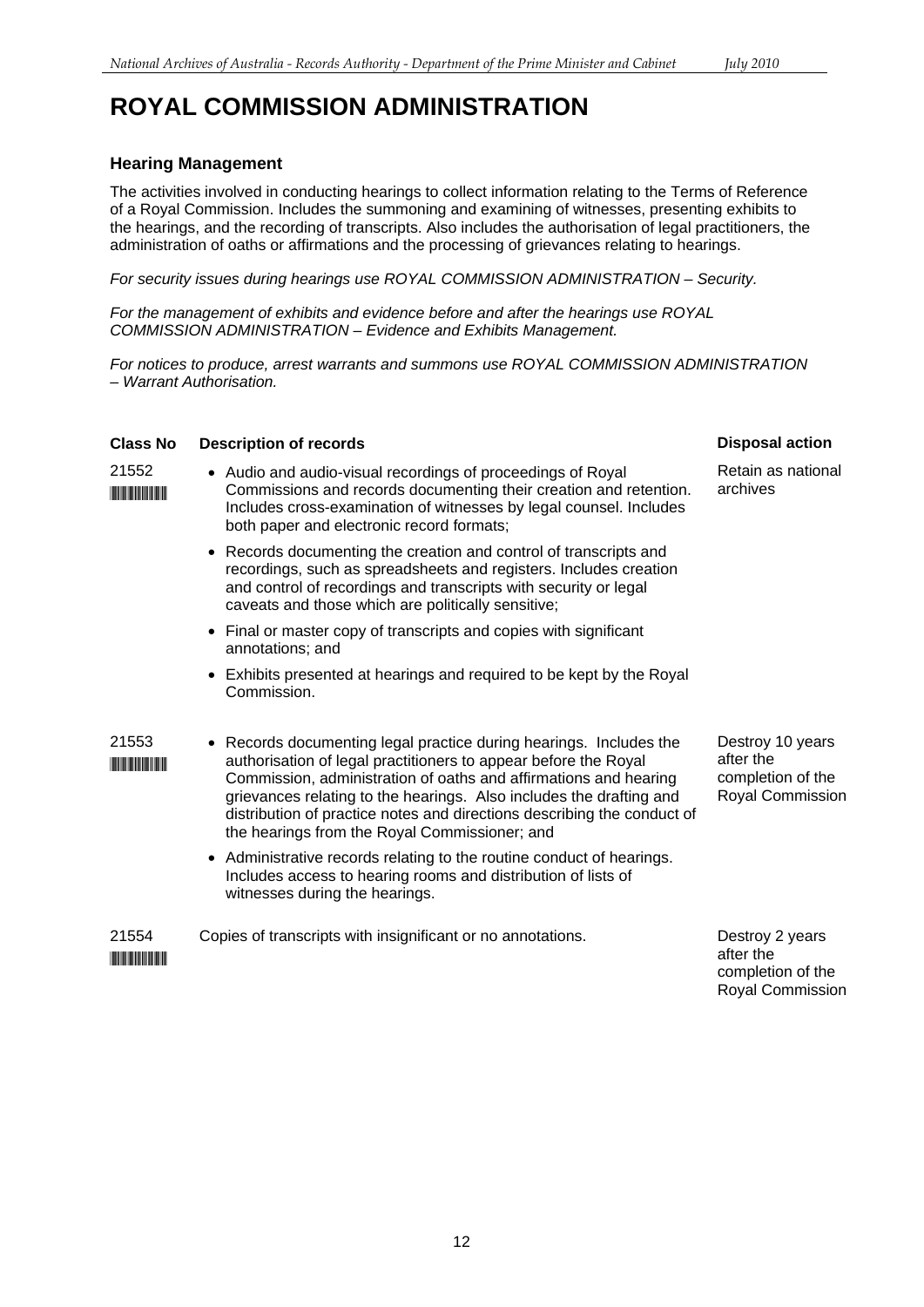### **Investigations**

The activities associated with the identification, location and examination of witnesses, physical objects, electronic-digital information and other forms of evidence associated with the Terms of Reference of the Royal Commission. Includes the preparation of responses for the legal counsel assisting the Royal Commissioner to determine the need to issue: notices to produce; notices to attend hearings; and search or arrest warrants. Also includes interviewing witnesses, obtaining statements and securing evidence.

*For coordinating the investigative processes use ROYAL COMMISSION ADMINISTRATION – Investigations and Research Management* 

*For requests for information concerning investigations use ROYAL COMMISSION ADMINISTRATION – Referrals* 

*For background research that supports the activity of investigations use ROYAL COMMISSION ADMINISTRATION – Research* 

*For the process of securing warrants for non-compliance for witnesses and tendering evidence and statements use ROYAL COMMISSION ADMINISTRATION – Warrant Authorisation* 

*For statements presented or taken at Hearings, use ROYAL COMMISSION ADMINISTRATION - Hearing Management* 

*For the management of evidence, use ROYAL COMMISSION ADMINISTRATION – Evidence and Exhibit Management.* 

### **Class No Description of records Class Action Action Action Action Action Action Action Action Action Action Action**

- 21556 Records documenting investigations and evidence used in the Retain as national<br> **EXECOPED FOR A RETAIN COMMUNISTION INCLUDES WORKING DADETS** FOR THE RETAINTIES **FILITERTY COURSE OF A ROYAL COMMISSION.** Includes working papers, reports analysing issues, evidence received but not tendered at hearings, results of investigations and recommended action;
	- Royal Commissioner's working papers; and
	- Working papers documenting investigations and records not used in the final outcomes put to the Commission. Includes lines of investigation not proceeded with, and interviews determined not to be of value.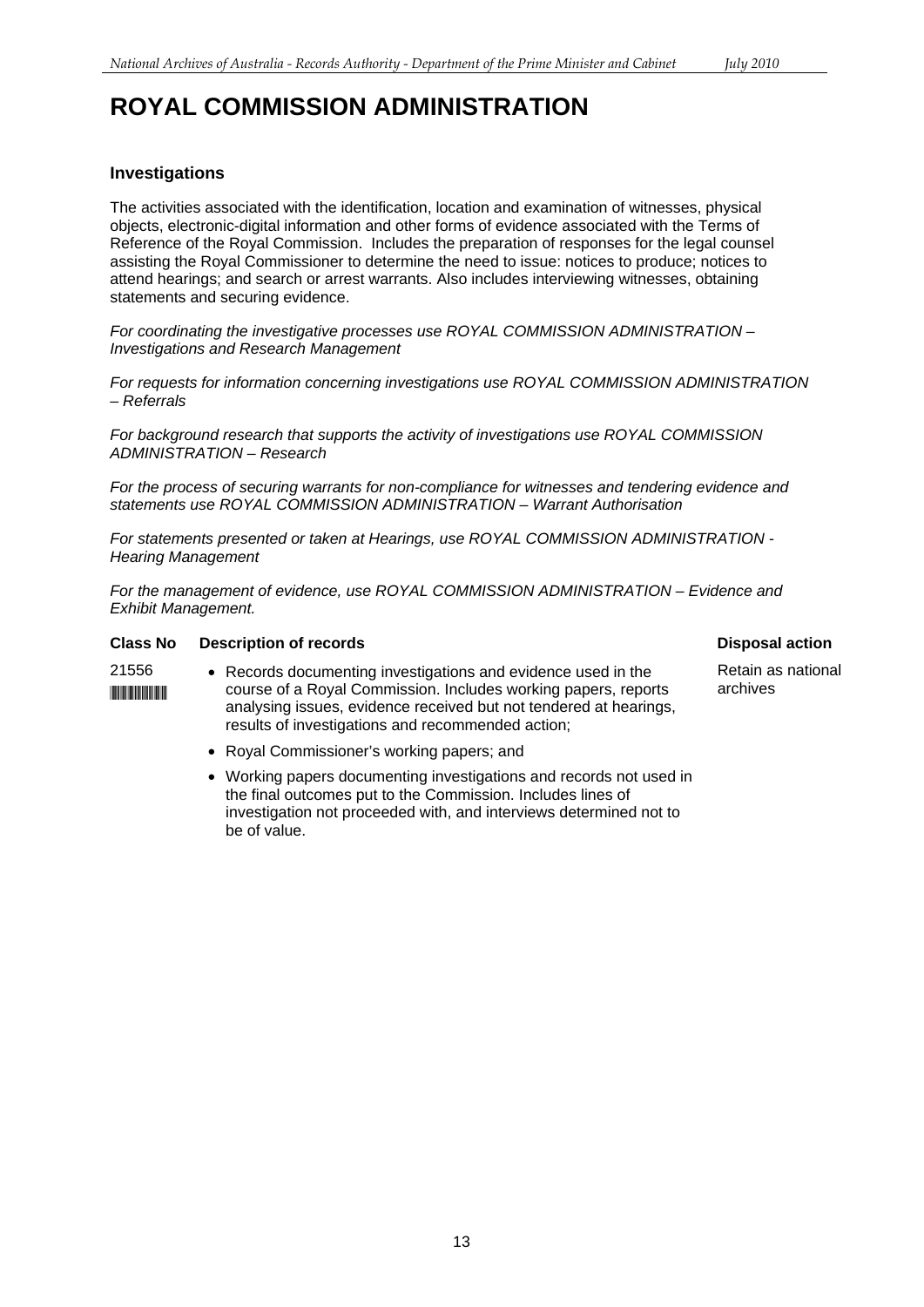#### **Investigations and Research Management**

The activities associated with the direction and management of the investigation and research of a Royal Commission. Includes the supervision and coordination of the work of solicitors, investigators and analysts of the Royal Commission. Also includes advising the Royal Commissioner/s on matters affecting the investigations of the Royal Commission

*For the management of exhibits used during the investigations and research use ROYAL COMMISSION ADMINISTRATION – Evidence and Exhibit Management* 

*For ad hoc meetings covering the coordination of the investigations and research of Royal Commissions, use ROYAL COMMISSION ADMINISTRATION – Meetings* 

#### **Class No Description of records Disposal action**

21557 Records documenting the co-ordination of investigations and research Retain as national **INTITE THE ROOF CORPORT THE CORPORT OF STATE IN ADMINISTER CONSETINGLE THE CORPORT OF STATE IN ADMINISTRATION** advising on matters affecting Royal Commission investigations such as parallel court proceedings. Includes the delegation of powers to Royal Commission investigation and research staff to authorise administrative action relating to the investigation and research activities of Commission staff and the production of Practice Notes.

#### **Legal Compliance**

The activities associated with supporting compliance with the mandatory legal, investigative and reporting requirements necessary for conducting a Royal Commission. Includes powers relating to the refusal to give or produce evidence and statements, the provision of misleading information and the destruction of evidence. It also includes the protection of the rights of witnesses in relation to injury, bribery, fraud, prevention of attendance and dismissal by employers.

*For the enforcement of penalties associated with non-compliance use ROYAL COMMISSION ADMINISTRATION – Referrals* 

*For the protection of witnesses attending hearings, use ROYAL COMMISSION ADMINISTRATION – Security* 

*For cases that proceed to litigation, use AFDA LEGAL SERVICES - Litigation.* 

*For infringements by staff, use AFDA PERSONNEL - Infringements.* 

*For referral to legal authorities, use ROYAL COMMISSION ADMINISTRATION – Referrals* 

#### **Class No Description of records Disposal action Activities Action Activities Action Activities Action Activities**

21559 Records documenting agency compliance with standards or legal Retain as national **FINITE THE REPORT CONSIDER THE REAL EXAMPLE THE REAL EXAMPLE THE REAL EXAMPLE THE REAL EXAMPLE THE REAL EXAMPLE THE REAL EXAMPLE THE REAL EXAMPLE THE REAL EXAMPLE THE REAL EXAMPLE THE REAL EXAMPLE THE REAL EXAMPLE THE REA** 

- Records documenting infringements or breaches of mandatory statutory requirements including failure to produce evidence, failure of witnesses to attend hearings, refusing to be sworn as a witness, providing false or misleading evidence, destroying evidence, refusing to answer questions or other expressions of contempt of the Royal Commission. Also includes records documenting infringements or breaches of mandatory statutory requirements including bribery of witnesses, preventing witnesses from attending hearings, dismissing witnesses from employment for attending hearings and fraud on witnesses; and
- Records documenting all other advice received from internal legal staff or external legal consultants concerning legal compliance and Royal Commissions.

14

archives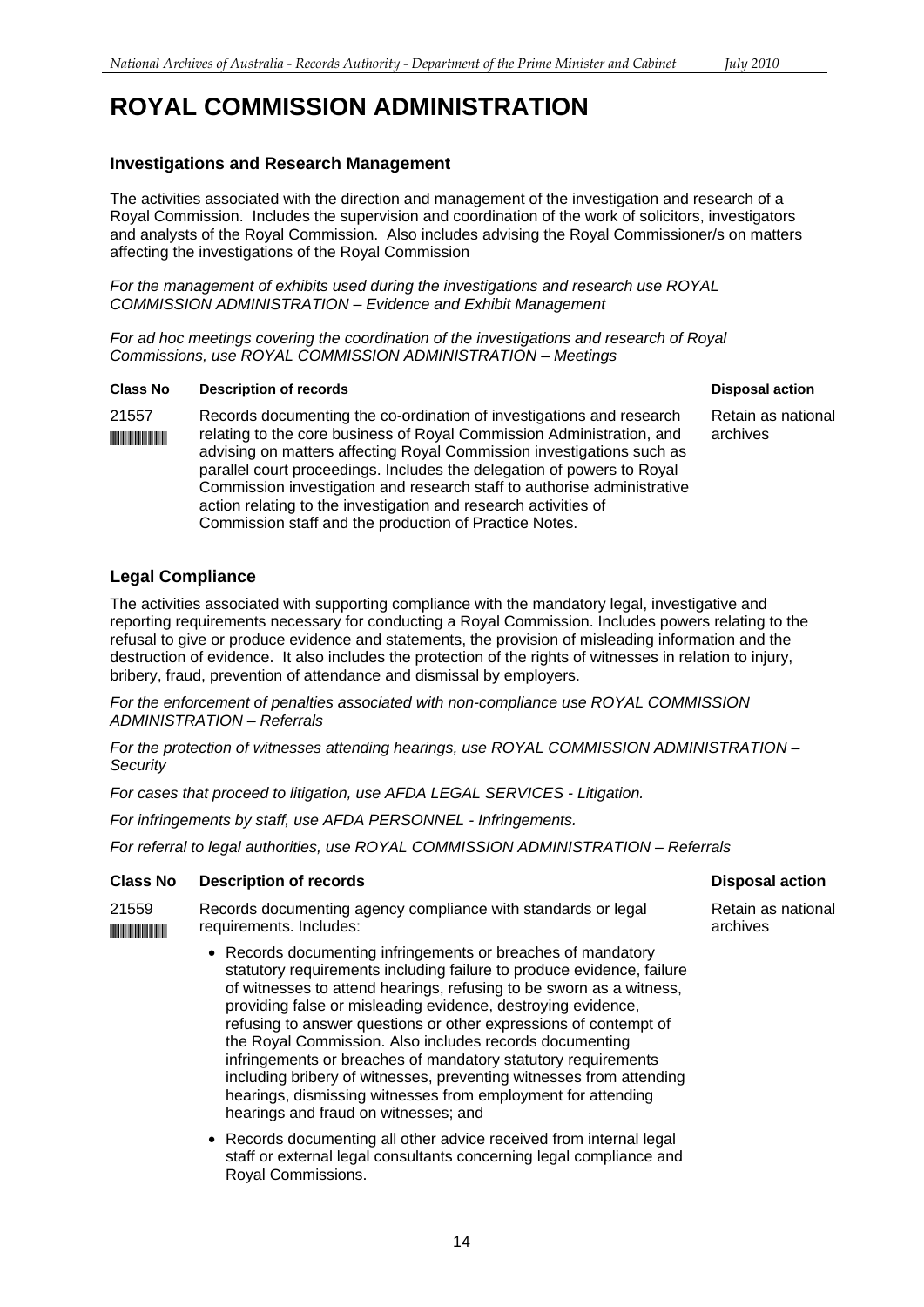### **Meetings**

The activities associated with ad hoc gatherings held to formulate, discuss, update or resolve issues and matters pertaining to the management of the section, department, or organisation as a whole. Includes arrangements, agenda and taking of minutes etc. Excludes committee meetings.

#### **Class No Description of records**

| 21560<br><b>The Committee of the Committee</b> | • Final version of minutes and supporting documents tabled at<br>meetings held that relate to the core business of Royal Commission<br>Administration. Includes meetings with external organisations or<br>agencies; and | De<br>aft<br>CO<br>Ro |
|------------------------------------------------|--------------------------------------------------------------------------------------------------------------------------------------------------------------------------------------------------------------------------|-----------------------|
|                                                | • Records documenting the final version of agenda, supporting<br>documents, record of apologies and minutes of staff and<br>management meetings to support the internal processes of the Royal<br>Commission.            |                       |
| $94E$                                          | Warking papers documenting the conduct and administration of                                                                                                                                                             | n,                    |

## 21561 Working papers documenting the conduct and administration of **MINIMINING THE OPERATIONS OF A ROYAL COMMISSION.** Includes notices of meetings, agenda, supporting documents and draft minutes.

#### **Plans, Policies and Procedures**

The activities associated with formulating objectives, developing and establishing directions, practice notes and orders (including non-disclosure, non-publication and confidentiality), and the methods of planning and operating a Royal Commission.

#### **Class No Description of records**

| 21562 | • Master set of policies, directives, practice notes, orders, directions, |
|-------|---------------------------------------------------------------------------|
|       | manuals and handbooks detailing procedures relating to the core           |
|       | business of Royal Commission Administration;                              |

- Records documenting the development and review of policies, procedures and guidelines supporting the conduct of the Royal Commission;
- Final version of plans supporting the operation of a Royal Commission;
- • Working papers used to develop plans of a Royal Commission. Includes draft plans, reports analysing issues and comments received; and
- Records documenting the development of Royal Commission procedures supporting information and records management. Includes:
	- security procedures and library collection development procedures;
	- procedures for managing electronic information and records including email, documents, websites, and database systems such as electronic records and document management systems;
	- procedures for managing mandatory elements listed in National Archives' Recordkeeping Metadata for Commonwealth agencies; procedures for Information Management control records such as registers (paper & electronic) & Information Management control elements in electronic databases; and
	- proposals for procedures, research papers, results of consultations and supporting reports.

#### **Disposal action**

estroy 7 years ter the mpletion of the byal Commission

Destroy 1 year after the completion of the Royal Commission

#### **Disposal action**

Retain as national archives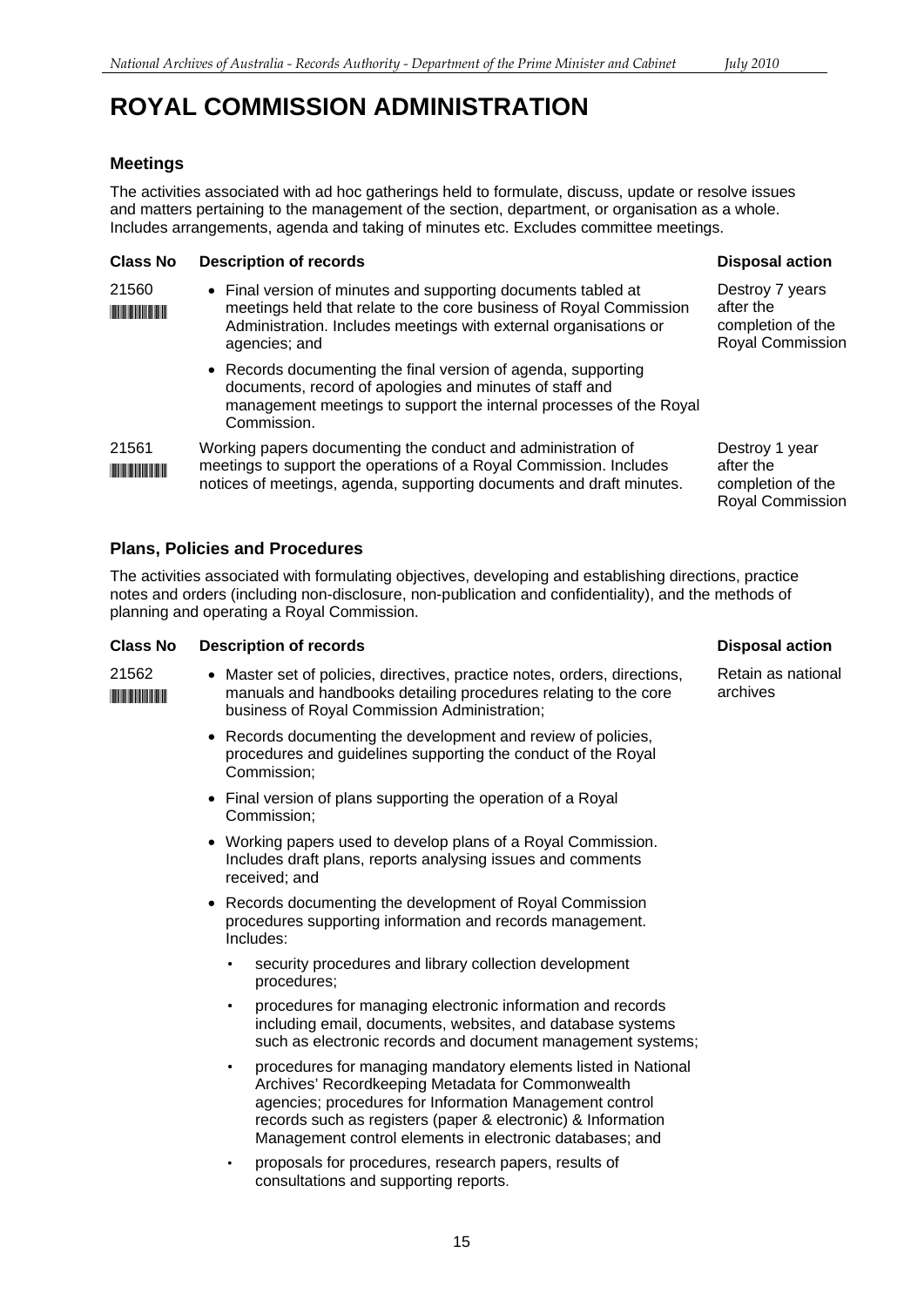### **Plans, Policies and Procedures continued:**

#### **Class No Description of records Class Action Action Action Action Action Action Action Action Action Action Action Action Action Action Action Action Action Action Action Action Action Action Action Action Action Action A**

21564 Copies of procedures relating to the conduct of a Royal Commission. Destroy 2 years INCLUDES practice notes, orders, directions, manuals, handbooks and after last action directives.

#### **Referrals**

The activities associated with referring to Federal, State and Territory Governments or to the relevant legal prosecuting authority (currently Director of Public Prosecutions), information or evidence that relates to, or may relate to, an offence against a Federal, State or Territory law.

*For the provision of information on breaches of law in formal reports, use ROYAL COMMISSION ADMINISTRATION – Reporting.* 

*For identification of breaches of law, use ROYAL COMMISSION ADMINISTRATION - Legal Compliance.* 

#### **Class No Description of records Disposal action Activities Action Activities Action Activities Action Activities**

21565 Records documenting the referral of matters to the appropriate law Retain as national **EXECUTE:** authority, Court or Commonwealth agency where a possible breach of archives<br>law has been identified.

### **Reporting**

The processes associated with initiating or providing a formal response to a situation or request (either internal, external or as a requirement of corporate policies) and to provide formal statements or findings of the results of the examination or investigation. Includes agenda, briefing, business, discussion papers, proposals, reports, reviews and returns

*For the production of final versions of reports, use AFDA PUBLICATION – Production* 

*For the Royal Commission Report drafting process, use AFDA PUBLICATION - Drafting.* 

*For published reports (eg Royal Commission Reports), use AFDA PUBLICATION - Planning and AFDA PUBLICATION - Production.* 

#### **Class No Description of records Class Action Action Action Action Action Action Action Action Action Action Action Action Action Action Action Action Action Action Action Action Action Action Action Action Action Action A**

• Final version of formal reports relating to a Royal Commission. 21566 Retain as national INTINUMINEERTHEINTING INCLUDES: assessment papers, discussion papers, information papers, archives decisions or recommendations, material to be included in the report, documents supporting the presentation to the Governor-General, Prime Minister and tabling in Parliament;

> • Draft circulation versions of formal reports relating to a Royal Commission where stakeholder input is sought and documented. Includes assessment papers, discussion papers, information papers, decisions or recommendations, material to be included in the report, documents supporting the presentation to the Governor-General, Prime Minister and tabling in Parliament; and

• Final versions of other unpublished internal reports and periodic reports relating to inquiries and supporting the core business of Royal Commission Administration.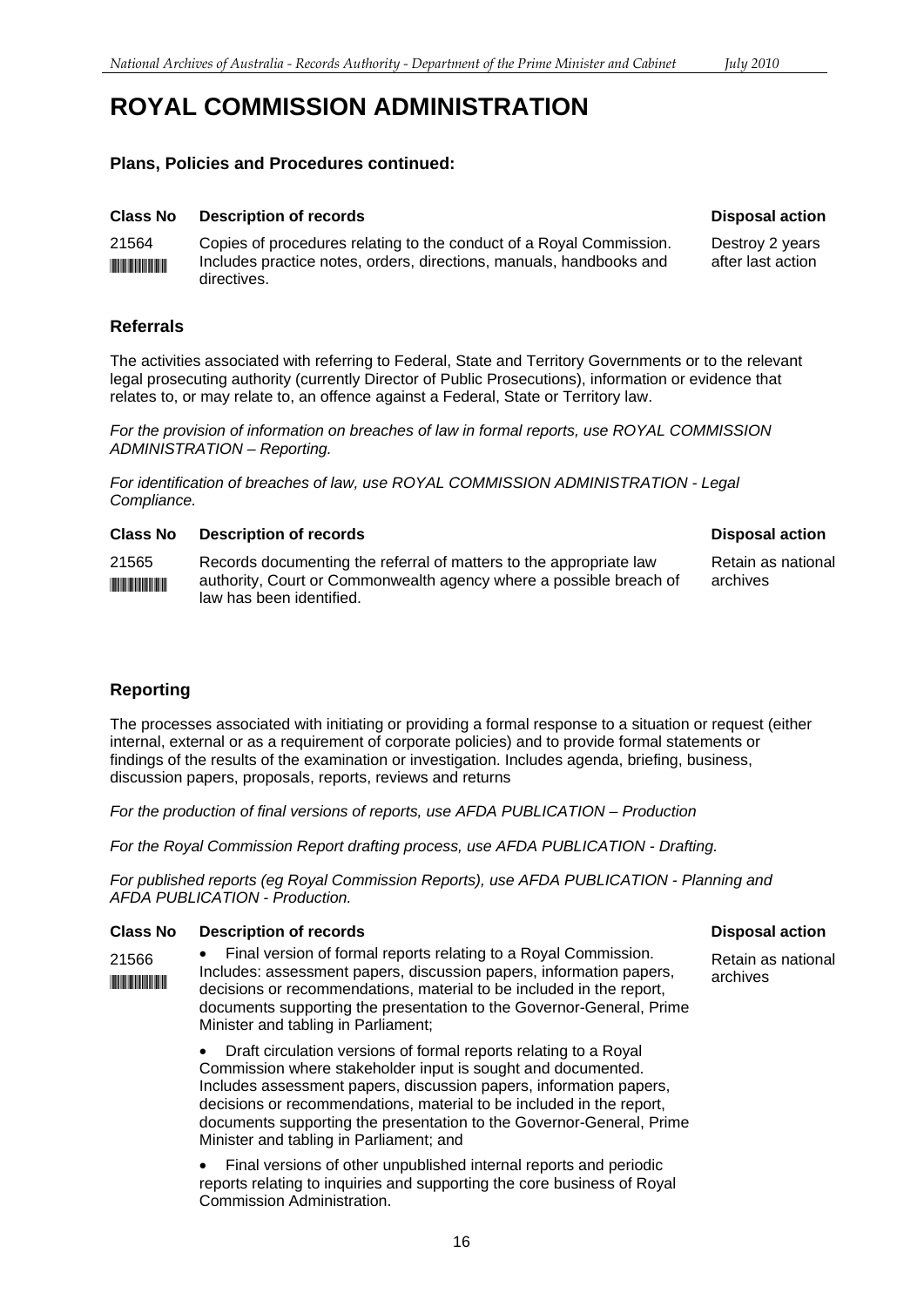### **Reporting continued:**

| <b>Class No</b><br><b>Description of records</b> |  |  |
|--------------------------------------------------|--|--|
|--------------------------------------------------|--|--|

21567 Working papers documenting the development of formal reports relating Destroy 10 years **THEFT THE ROYAL COMMISSION.** Includes drafts and comments received. **after the completion** of the Royal

## **Disposal action**

Commission

### **Research**

The activities involved in investigating or enquiring into a subject or area of interest in order to discover facts, principles etc. Used to support the development of projects, standards, guidelines etc, and the business activities of the organisation in general. Includes follow up enquiries relating to organisational programs, projects, working papers, literature searches etc.

*For information about the management of research in Royal Commissions use ROYAL COMMISSION ADMINISTRATION – Investigations and Research Management.* 

| <b>Class No</b><br><b>Description of records</b> |  |
|--------------------------------------------------|--|
|--------------------------------------------------|--|

- 21569 Records documenting the preparation of discussion papers, Retain as national<br>background papers and information papers locuments that archives **FILITERTY FOR ADAPTER IN A LOCAL PARTMENT IN A LOCAL PROPERTY INCLUDED THAT AND** background papers and information papers. Includes documents that are sent out to State and Territory Governments and other interested stakeholder parties requiring additional consultation and action supporting the core business of Royal Commission Administration; and
	- Records documenting the analysis of data received from internal or external sources. Includes data from library research; consultancy reports; investigation teams; State and Territory Governments; and stakeholders.

### **Security**

The activities associated with measures taken to protect people, premises, equipment or information from accidental or intentional damage or from unauthorised access. Includes the security classification of personnel and criminal record checks.

*For the destruction of classified waste, use AFDA PROPERTY MANAGEMENT – Maintenance.* 

*For the security classification and appropriate protection of data, use AFDA INFORMATION MANAGEMENT - Security.* 

*For physical security (including control of access to computer rooms etc), use AFDA PROPERTY MANAGEMENT - Security.* 

*For the protection of personal information in technology and telecommunication systems, use AFDA TECHNOLOGY & TELECOMMUNICATIONS - Privacy.* 

*For requests for changes to passwords etc, use AFDA TECHNOLOGY & TELECOMMUNICATIONS - Operations.* 

*For disciplinary action against staff for security related breaches, use AFDA PERSONNEL – Discipline* 

*For the monitoring of building management systems (including security systems), use AFDA PROPERTY MANAGEMENT - Maintenance.* 

*For general arrangements for visits, use AFDA COMMUNITY RELATIONS - Visits.* 

*For building security arrangements made for a visit, use AFDA PROPERTY MANAGEMENT-Security.* 

#### **Disposal action**